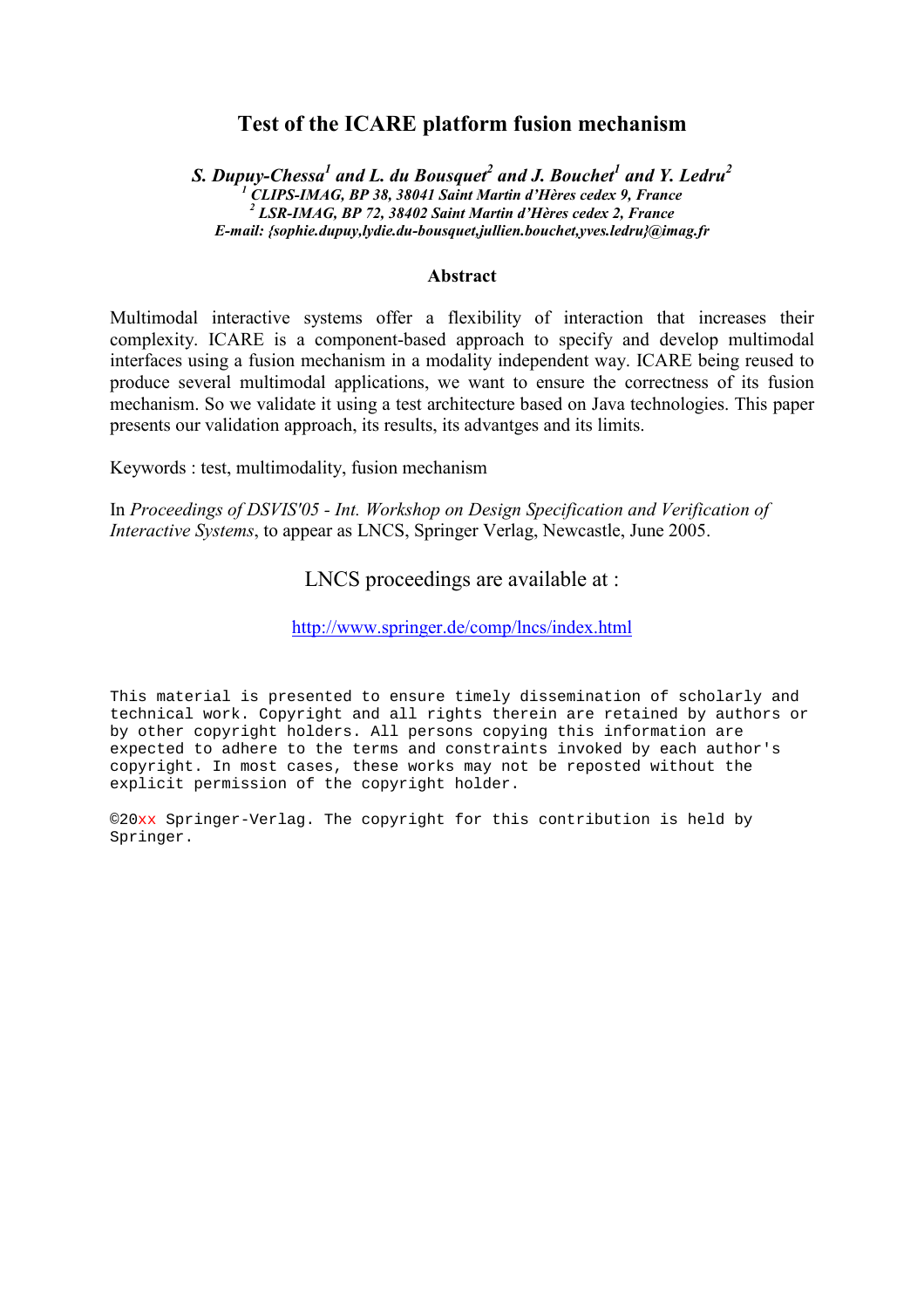# Test of the ICARE platform fusion mechanism  $\star$

S. Dupuy-Chessa<sup>1</sup> and L. du Bousquet<sup>2</sup> and J. Bouchet<sup>1</sup> and Y. Ledru<sup>2</sup>

 $1$  CLIPS-IMAG, BP 38, 38041 Saint Martin d'Hères cedex 9, France  $2$  LSR-IMAG, BP 72, 38402 Saint Martin d'Hères cedex 2, France

E-mail: {sophie.dupuy,lydie.du-bousquet,jullien.bouchet,yves.ledru}@imag.fr

**Abstract.** Multimodal interactive systems offer a flexibility of interaction that increases their complexity. ICARE is a component-based approach to specify and develop multimodal interfaces using a fusion mechanism in a modality independent way. ICARE being reused to produce several multimodal applications, we want to ensure the correctness of its fusion mechanism. So we validate it using a test architecture based on Java technologies. This paper presents our validation approach, its results, its advantges and its limits.

**Keywords :** test, multimodality, fusion mechanism

## **1 Introduction**

An increasing number of applications in the field of human computer interfaces support multiple interactions such as the synergistic use of speech, gesture and eye gaze tracking. Multimodal applications are now being built in different application domain including medecine [15], military [5] or telecommunication [12]. For example, lot of mobile phones offer two input modalities, a keyboard and a voice recognizer, to interact. Although many multimodal applications have been built, their development still remains a difficult task. The major difficulty concerns the technical problem of the fusion mechanism, such as the application of R. Bolt [1], in which a speech modality "put that there" is blending with a gesture modality, specifying positions defined by the deictic "that" and "there". Here, the difficulty is to blend correctly the several data from the modalities. Thus, the fusion algorithm must be rigorously and carefully developed and validated, assuring that the multimodal action performed by the user is actually accomplished by the application. So several frameworks is dedicated to the multimodal interactions, such as [6] and [13].

Here, we focus on a particular multimodal fusion approach: the ICARE approach describing in [3]. ICARE is a component-based approach that is independent of the modalities. So it can be reused without modification in many multimodal applications. Applications described in [2] are made with ICARE components, such as one multimodal user identification system and a prototype of an augmented reality system, allowing to manipulate numeric notes in a real world.

As any other multimodal frameworks, ICARE must ensure a minimum level of quality of its fusion mechanism. This need is increased by the reuse of the ICARE composition components which implements its fusion mechanism. That's why we propose

Many thanks to Laurence Nigay responsible of the INTUITION project for providing the fusion mechanism-ICARE components.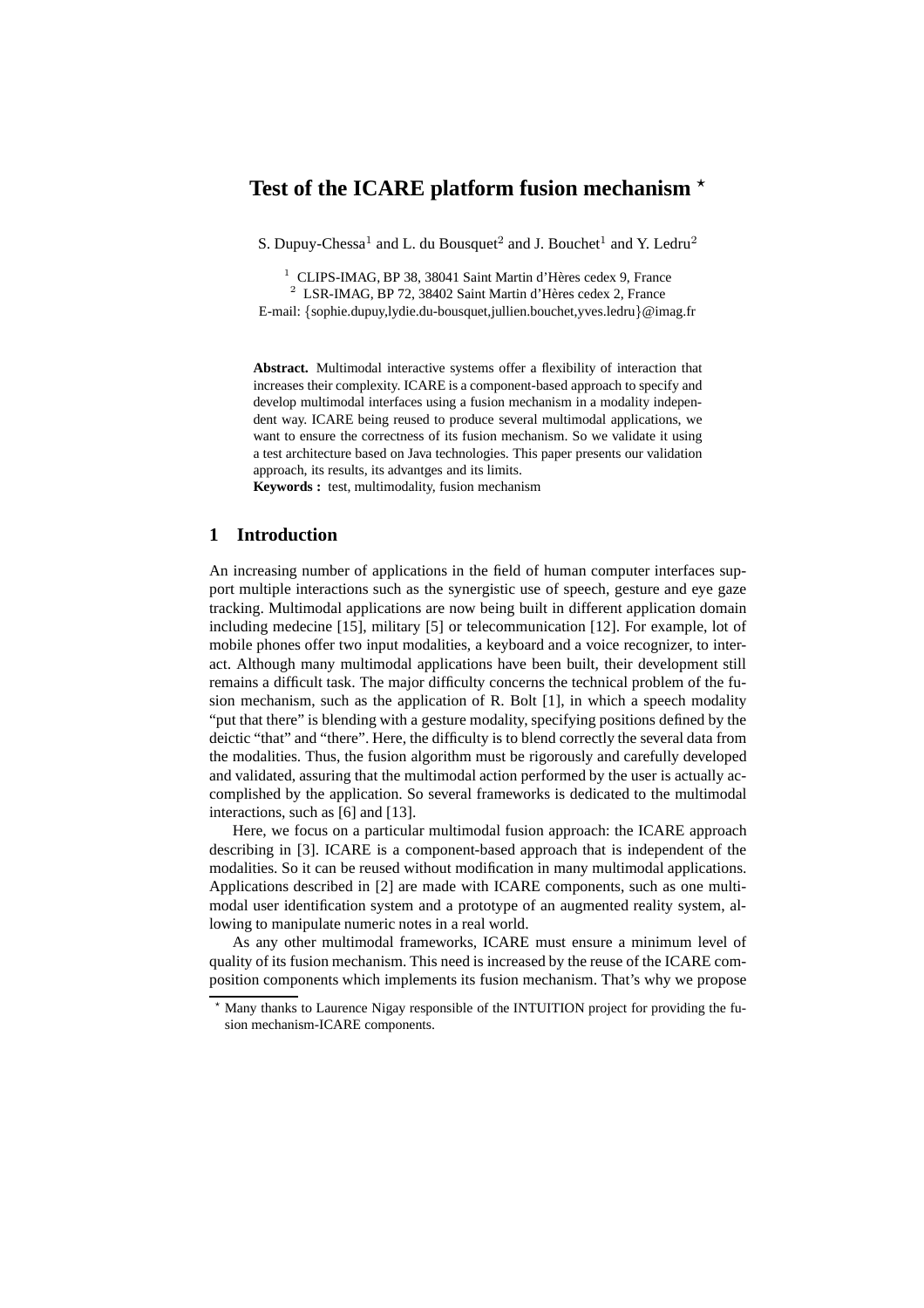a validation that targets the composition components of the platform. So our objective is not to test traditional user interfaces, but to validate the way of blending modalities.

The validation is based on testing because we wanted the approach to be applicable in practice. The test architecture is composed of a tool called Tobias [10] that generates a large number of test cases from a scenario, JUnit [8] to execute these test cases and JML assertions (Java Modelling Language [9, 4, 7]) to produce automatically the verdict of test cases. The major interest of this architecture is that it fully supports the testing process: it allows testers to generate many test cases that are automatically evaluated by an oracle. The test case generation proposed by Tobias is an important point of the architecture as it can easily produce a large number of modality combinations with controlled characteristics. So we expect that ICARE can be efficiently tested.

This paper presents the ICARE platform (Sect. 2). It then details the testing infrastructure used for its validation (Sect. 3), focuses on the test methodology (Sect. 4) and reports on the test results (Sect. 5) before drawing the conclusions of the experiment (Sect. 6).

## **2 ICARE platform**

#### **2.1 Presentation**

ICARE is the contraction of Interaction CARE (Complementarity Assignment, Redundancy and Equivalence). It is a component-based approach that allows the easy and fast development of multimodal interfaces with assembled components. ICARE framework is based on a conceptual component model that describes the several software components. A few ICARE components are called "elementary components". Two types of elementary components are defined: "device components" (DC) and "interaction language components" (ILC). A modality is the coupling of a device and an interaction language [13]. For example, in Fig. 1, a speech modality is defined by assembly of one microphone (DC) and the "speech commands" (ILC).

Other ICARE components are called "composition components". They describe combined usages of modalities. The ICARE composition components suggest various fusion mechanisms based on the CARE properties [14]: Complementarity, Assignment, Redundancy and Equivalence. These fusion mechanisms can be applied to any subset of the available modalities. ICARE composition components do not depend on a particular modality and can merge data from two to  $n$  modalities. While Equivalence and Assignment express the availability and respective absence of choice among multiple modalities for performing a given task, Complementarity and Redundancy describe relationships between modalities for performing a given task. Thus, three composition components are defined with their own fusion mechanism: the Complementarity one, the Redundancy one and the Redundancy/Equivalence one.

These components have been used in several research applications. For each one, an assembly of components has been set to define which modalities are used and how the modalities are combined. For example, the Figure 1 shows a part of the architecture of a future French military aircraft cockpit prototype. This prototype, called FACET, is described with more details in [3]. Figure 1 shows the ICARE components assembly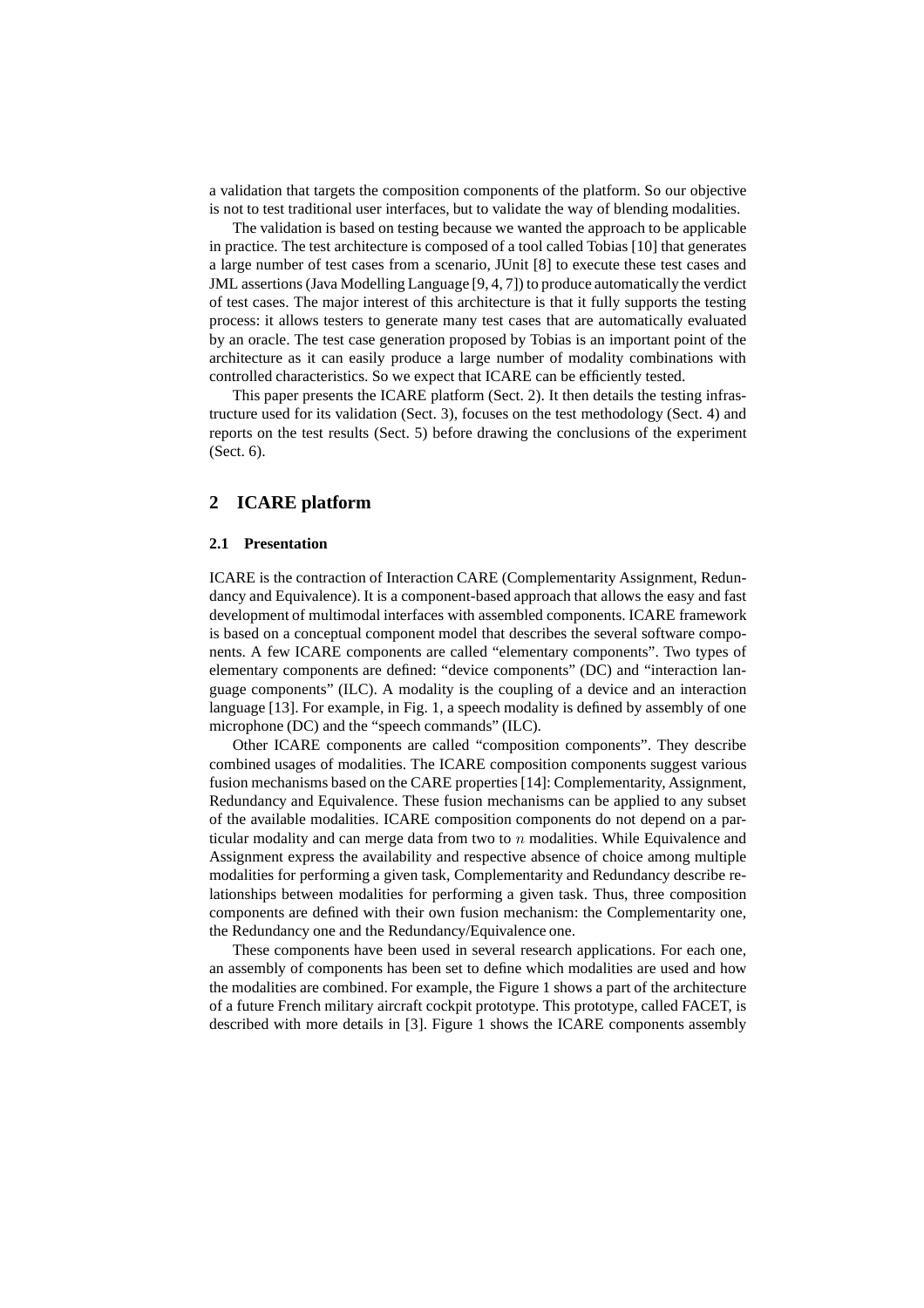in FACET, allowing the pilot to mark a specific point on the ground. For performing a marking command, the pilot has the choice among two modalities. The HOTAS (Hands On Throttle And Stick) modality and the speech modality are functionally equivalent and can be used separately. However, they can also be used in a redundant way, thanks to the Redundancy/Equivalence component. The HOTAS are made of two command joysticks (one for each hand) to pilot the plane and to issue commands. If the pilot presses the HOTAS button or speaks (the voice command <Mark>), one mark command is sent to the rest of the application. If the pilot uses both modalities at the same time, still one mark command is sent. In addition, to detect the target point that the pilot selected in the real world, two modalities are used in a complementary way, thanks to the *Complementarity-1* component. One modality is for the orientation and location of the pilot and the other is for the orientation and location of the plane. Finally, in order to obtain a complete marking command, the command <Mark> must be combined (*Complementarity-2* component) with the target point defined by the pilot.



**Fig. 1.** Part of ICARE specification of FACET input interaction

### **2.2 Composition Components**

*The Complementarity component* combines all complementary data close in time. For example in Figure 1, orientation and location of both, the pilot and the plane, must be merged to detect the target point on the ground. The mechanism is mostly based on a customizable temporal window, used to trigger the data fusion coming from the modalities. All data coming from the modalities have a confidence factor and a timestamp. To know if orientation and location data are in the same temporal window, the timestamp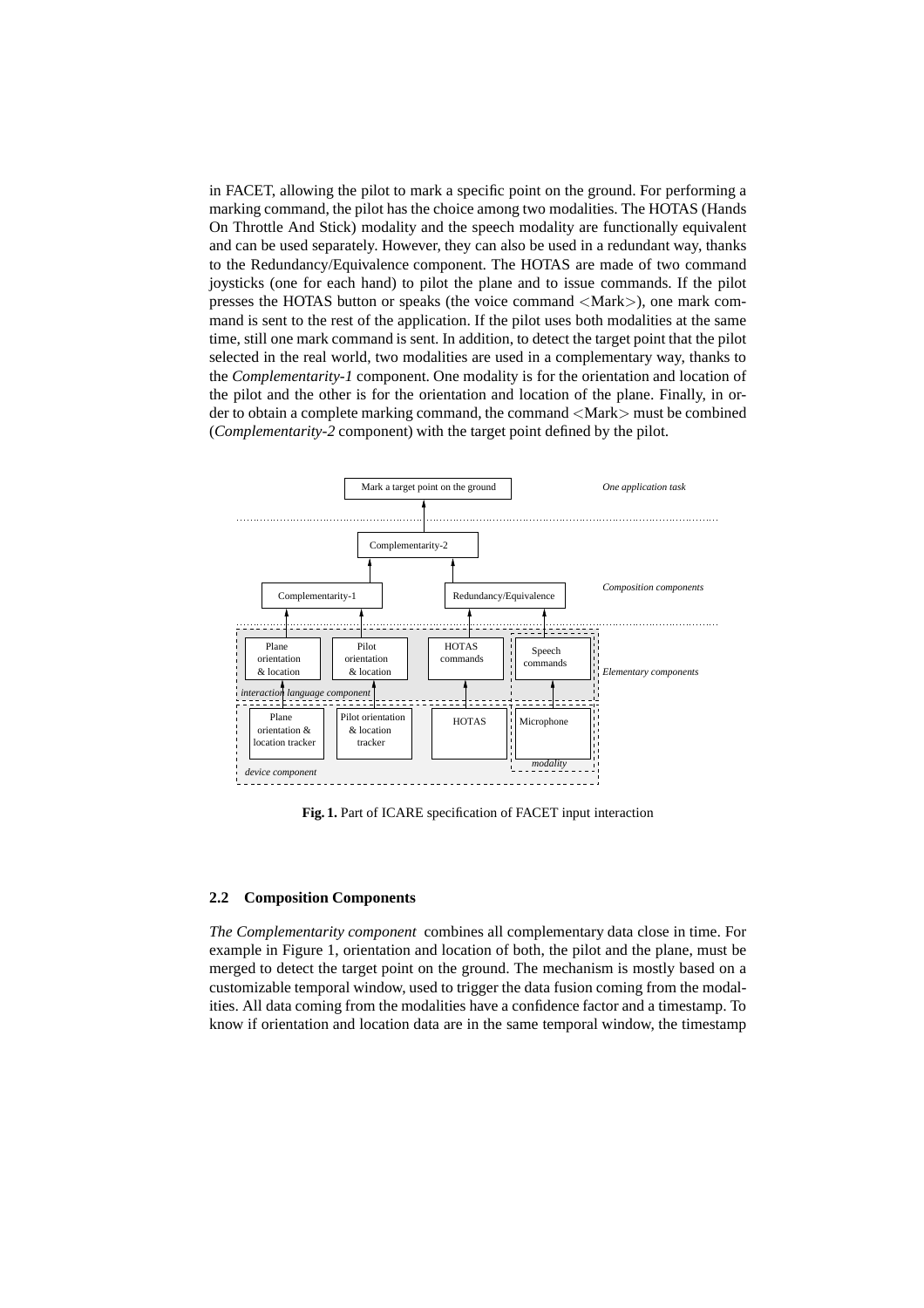of data is used. If the timestamps are too distant, the fusion is not accomplished. The result of the fusion, in addition of the new data generated by the fusion, is a new confidence factor calculated from the merged modalities data. This factor is equal to the average of confidence factors of the merging data.

*The Redundancy component* is used when two or more modalities convey redundant pieces of information that are close in time. In such cases, at least one of the user actions is ignored, because the output is exactly the same. To gain more security, the Redundancy/Equivalence component in figure 1, can be replaced by a Redundancy component. In this case, if only one modality is used (HOTAS or speech), the command <Mark> is not performed, avoiding ambiguous commands and errors. The Redundancy component mechanism seems to be a Complementarity component with the substantial difference that all data coming from the several modalities must be equivalent, corresponding to the same command. Such as Complementarity component, timestamps of data arriving of the modalities are used to detect the redundancy of the command. The new confidence factor is equal to the higher confidence factor among the two modalities data.

*The Redundancy/Equivalence component* is a mix of the two CARE properties Redundancy and Equivalence. It corresponds to the Redundancy component, where the redundancy can be optional. Clearly, if someone has two modalities to perform an action, he can do it in an independent way or in a redundant way. In the redundancy case, only one action is actually performed. As for other composition components, its mechanism is based on a temporal window, but it includes two different strategies: the "eager" and the "lazy" strategies. The "eager" strategy provides an efficient mechanism and the "lazy" strategy provides a safe one. Adopting an "eager" strategy, the component does not wait for further pieces of data to keep propagating data to the following connected ICARE component. Each time a piece of data is sent to another ICARE component, the component keeps its track. It starts a customizable timer in order to detect the redundant pieces of data that may be received later. The advantage of this approach is to give to the user an immediate feedback. The drawback is that the piece of data propagated is the first one received by the component and may not have the highest confidence factor. Opposed to the "eager" strategy, the "lazy" strategy waits until the end of the timer to propagate the piece of data. The advantage of this strategy is to guarantee the propagation of the data containing the highest confidence factor.

## **3 Test Architecture**

Although ICARE is only a research prototype, a minimum level of software quality is required to reuse it in the various projects of the our team. Therefore, an effort was initiated in june 2004, in order to check the fusion mechanism of the three ICARE composition components.

As ICARE is coded in Java, we looked for a light validation architecture based on Java technologies. We chose a testing approach because it is the easiest validation technique to carry out. We wanted a test platform that would generate many cases of modality combination and automatically check whether the components react correctly.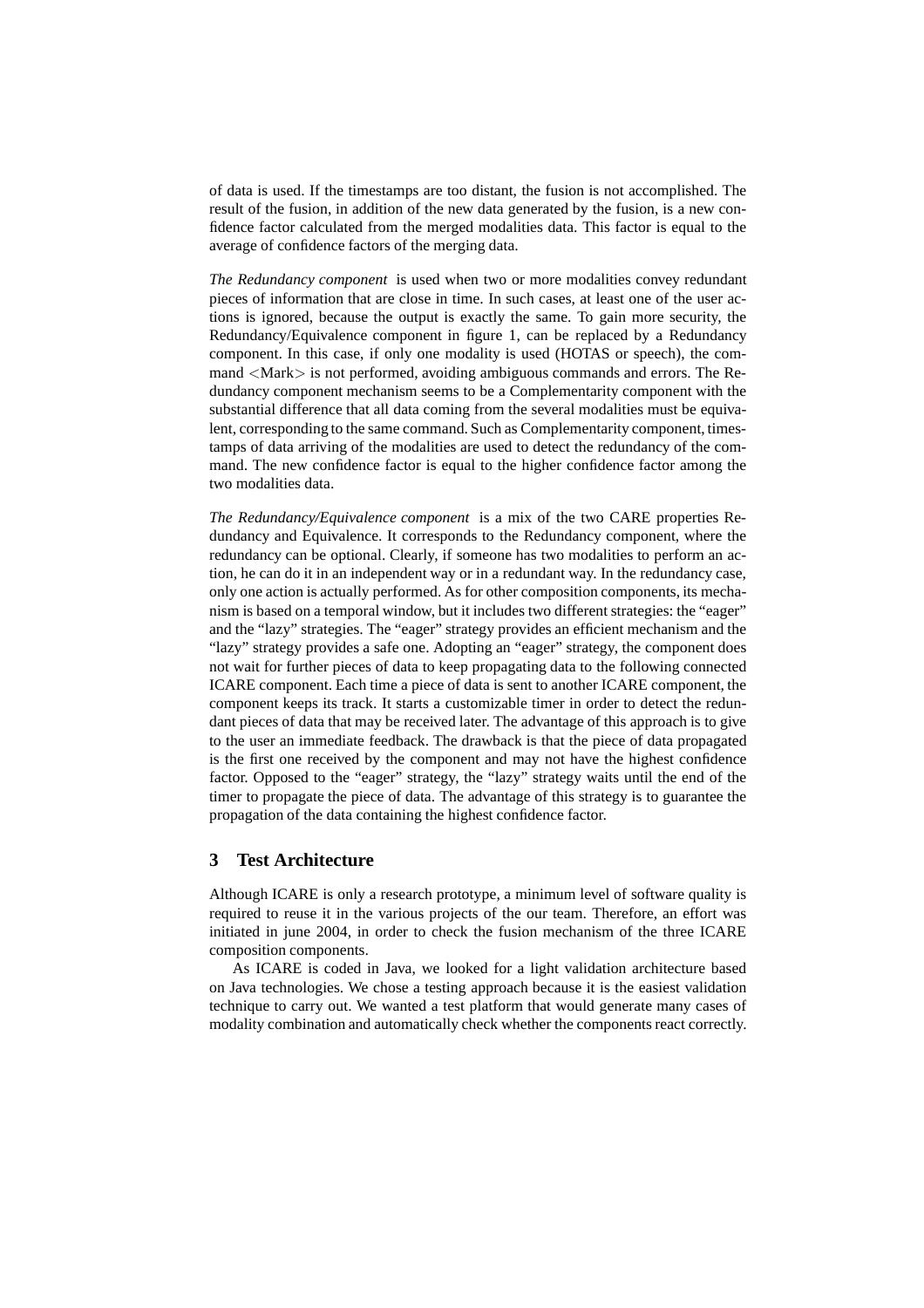#### **3.1 Automated oracle**

An important topic in software testing is to decide on the success or failure of a given test. This is known as the "oracle problem". In the simplest form of test, it is the test engineer's responsibility to look at the test results and decide on their success/failure (human oracle). This approach requires a lot of effort from the test engineer and does not favour the automation of the test process. Often, the judgement of the test engineer is recorded, so that a replay of the same test can reuse this judgement, provided the output of the program under test is deterministic. In the test of the ICARE platform, it was impossible to use a human oracle:

- **–** The behaviour of the platform is non-deterministic, due to the use of multi-threading in the implementation. It is thus impossible to reuse the results of a test when replaying it.
- **–** The success/failure of the test cannot be decided on what is directly observed by the test engineer. Subtle timing properties must be obeyed that can only be observed by instrumenting the code.
- **–** We intended to play a large number of tests (several thousands), which would require too much interaction for the human oracle.

In this project, the oracle is provided by an executable specification, written in JML (Java Modeling Language [9, 4, 7]). A JML specification is made up of assertions (invariants, history constraints, pre- and post-conditions) which express the properties of the classes and constrain their behaviour. JML assertions appear as comments of the java program. Their syntax is the syntax of java, augmented with several keywords. The JML compiler instruments the code of the program under test, so that assertions are evaluated before and after the execution of each method. As a result, an automated oracle is provided which raises an exception as soon as the behaviour of the code differs from the specified one.

#### **3.2 Test execution infrastructure**

Fig. 2 shows the various elements of our test execution infrastructure. The goal of the test is to validate composition components, like Complementarity or Redundancy/Equivalence in Fig. 1. These components take as input a series of events, generated by the elementary components, and turn them into higher level events (composed events) which are sent to the application. The test infrastructure embeds each ICARE composition component under test with two classes:

- **an event generator** plays the role of the various modalities corresponding to the elementary components of Fig. 1. The event generator simplifies significantly the test effort, because it decouples the test activity from the concrete aspects of the modalities (e.g. voice and gesture recognition). The test of the elementary components which turn these physical phenomena into computer events, is out of the scope of the validation of the ICARE platform.
- **an observer** collects the events produced by the ICARE composition component.

Both classes are under the control of the popular unit testing tool JUnit [8], which automates the execution of a test suite given as input.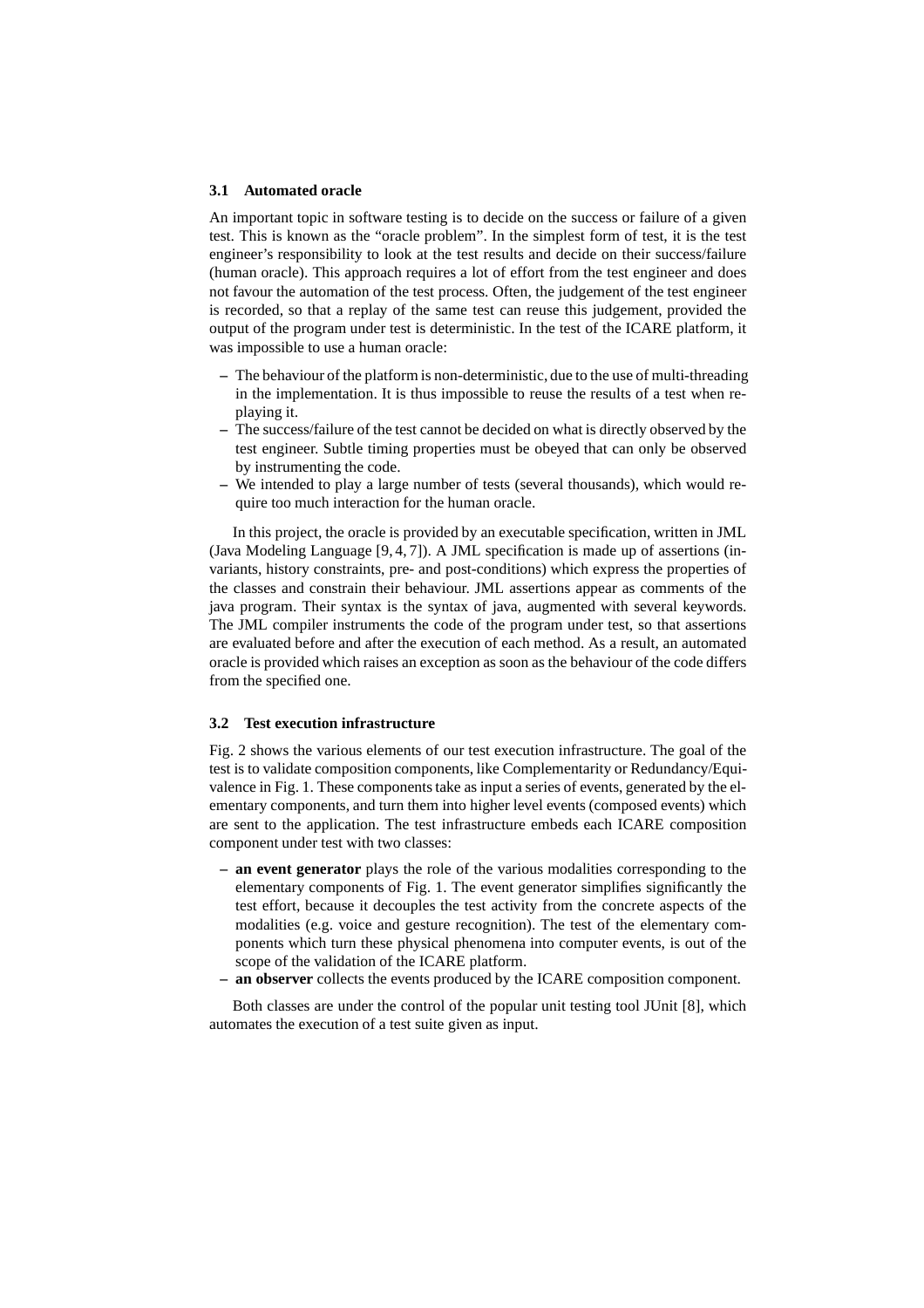

**Fig. 2.** The test execution infrastructure

#### **3.3 Finding errors with this approach**

The main purpose of the validation work was to find some errorsin the code. To be more precise, we tried to find some inconsistencies between the code and the JML assertions. When an error is reported, it can correspond to an error in either the code or in the JML specification. Human analysis is necessary to give the right diagnostic.

Test execution may also lead to detect java run-time errors, e.g. when the Java Virtual Machine runs out of memory. Once again, this may correspond to an error in the java code, or can be the result of the evaluation of the JML assertions. Here again, human diagnostic is needed.

#### **3.4 Test suite generation**

The test execution infrastructure requires a test suite. In this project, the test suite was generated using the Tobias tool [10]. Tobias is a combinatorial testing tool which starts from an abstract test scenario and unfolds it into a large number of test cases. These test cases, named "abstract test cases", are independent of a specific target technology. Tobias then supports the translation of these abstract test cases into an input file for JUnit (concrete java test cases). Tobias was used to produce many ways to fusion modalities among which some were identified to be particularly important to validate.

### **4 Test description methodology**

### **4.1 Approach**

As said previously, we applied a combinatorial testing approach to produce a lot of tests. The idea is to (1) identify properties to be validated, (2) express interesting scenarios allowing to observe behaviours with respect to these properties and (3) use Tobias to unfold those scenarios into executable test cases. For example, one can identify that "the Complementarity component combines all complementary data close in time". The time distance has to be defined by the application designer when using the composition components. As said previously, data coming from the modalities have a confidence factor and a timestamp. Thus, the following two points have to be checked: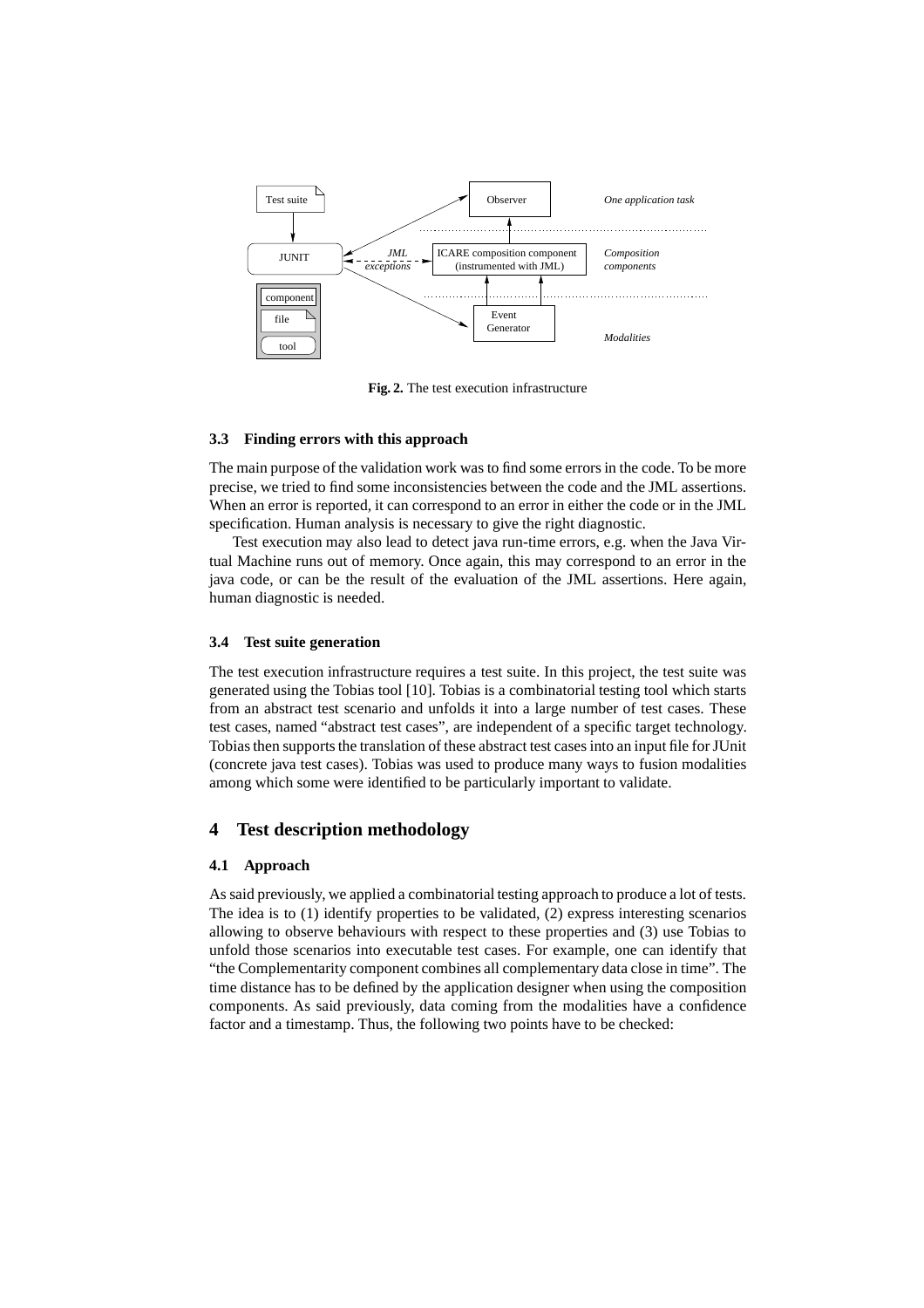- 1. if the timestamps of the data to be merged are too distant, a new data is not produced;
- 2. if the timestamps of the data to be merged are in the same temporal window, a new data is produced and has a confidence factor equal to the average of confidence factors of the merging data.

One way to do so is to produce tests which first initialise the test infrastructure (i.e. ICARE component, event generator and the observer) This is called "test preambule". Then, the event generator should send several events with different timestamps and confidence factors ("test body"). Finally, the ICARE component should be stopped ("test postambule").

This can be expressed as an abstract scenario in Tobias. In the scenario  $S_c$  (Fig. 3), the preambule is composed of the five first events

 $(G.i; C1.3c; C1.d50; G.st; C1.startComplementarity())$ 

and the postambule is composed of the last event  $(C.end)$ . The scenario body consists in 6 *sendComp()* events. The *sendComp()* event is produced by a modality. The majors parameters are  $p$  the communication port and  $f$  the confidence factor. The scenario is unfolded into  $2*6*1*6*2*6 = 864$  executable tests. The unfolding operation in Tobias takes only few seconds.

> $S_c = G.i; C1.3c; C1.450; G.st; C1.startComplementarity();$ G.s1; G.sn; G.s2; G.sn; G.s3; G.sn; C.end; *with*

 $\sqrt{ }$  $\begin{array}{c} \end{array}$   $i = \{G.setEvent(t)|t \in \{1\}\}\$  $3c = \{CC.setNbOfComponents(v)|v \in \{3\}\}\$  $d50 = \{CC.setDeltaT(v)|v \in \{50\}\}\$  $st = \{setTrace(c) | c \in C1\}$  $s1 = {sendComp(c, p, d, f, b)|c \in {C1}, p \in {1}, d \in {0, 20}, f \in {66}, b \in {false}}$  $s2 = {sendComp(c, p, d, f, b)|c \in {C1}, p \in {2}, d \in {0}, f \in {66}, b \in {false}}$  $s3 = {sendComp(c, p, d, f, b)|c \in {C1}, p \in {3}, d \in {0, 20}, f \in {66}, b \in {false}}$  $sn = \{sendComp(c, p, d, f, b)|c \in \{C1\}, p \in \{1, 2, 3\}, d \in \{0, 20\}, f \in \{33\}, b \in \{false\}\}$ startComplementatrity() *is a method with parameter of Complementarity component*

**Fig. 3.** One abstract scenario for Tobias

#### **4.2 Testing strategy**

To validate the 3 components, we produced 19 test schemas, which were unfolded into approximately 6000 test cases. The schemas were designed to test the components in three different ways.

First, tests were designed to check the behavior of the components in normal situations. These tests consists in sending a sequence of various events which are differentiated by their data, their delay i.e. the difference between their initial time and the current time, their confidence factor and the port of the component where they are sent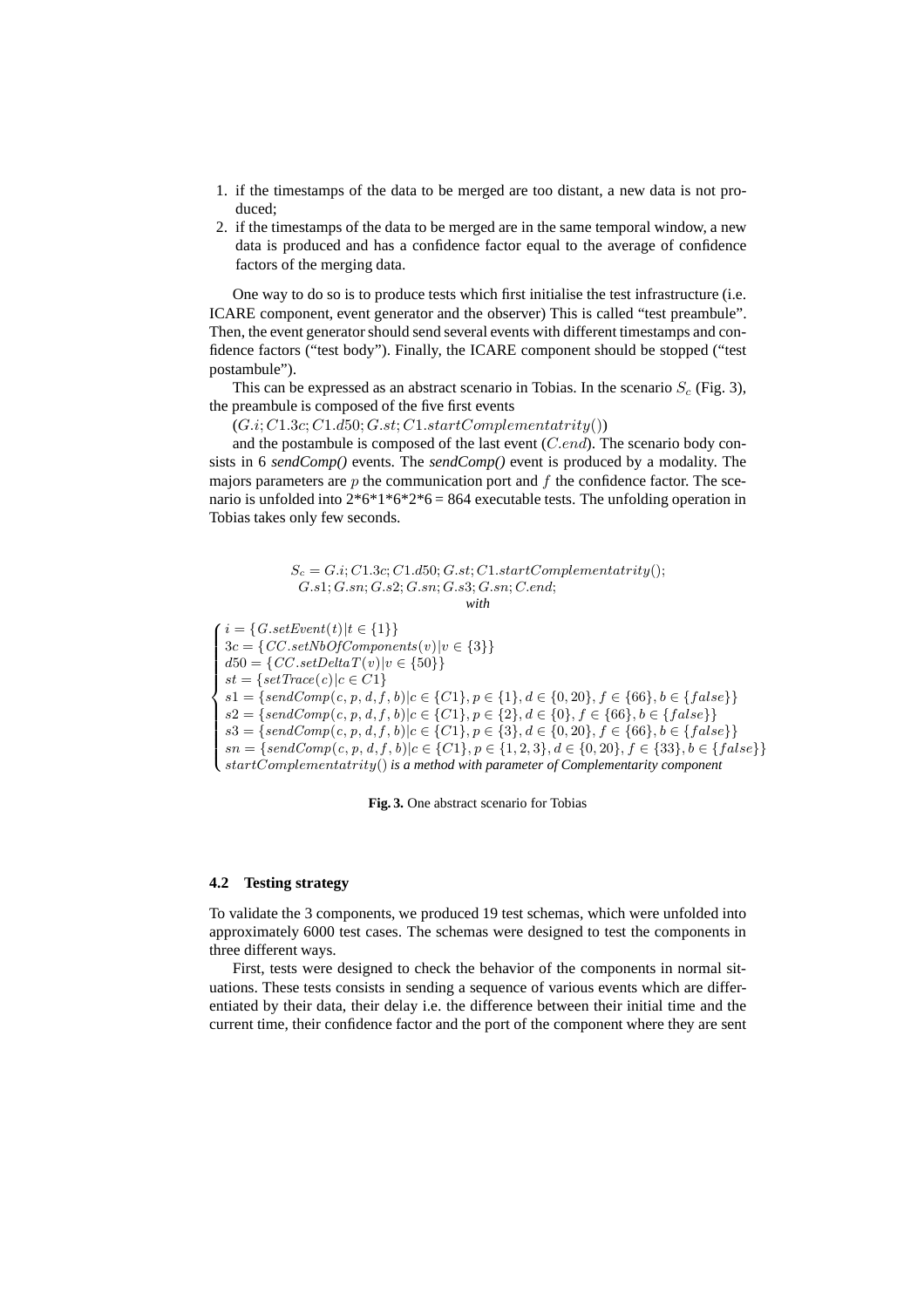to. Other parameters of these tests were the delay between two event sendings and the duration *deltaT* that determines if an event is too old to be considered (see schema  $S_c$ ).

The second part of our strategy consists in creating boundary cases that require an intensive solicitation of the component. Some of these tests initialize the components under test with a large number of input ports. Other tests sends a lot of events without delay in between.

Finally some tests aim at considering specific aspects of the ICARE components, in particular their configuration.

We applied this strategy to the three components (Complementarity, Redundancy, Redundancy/Equivalence). In fact, the tests of the Complementarity and Redundancy components were similar as their behaviour is very close to each other: they have to choose a group of input events to determine the information to be propagated. The Redundancy/Equivalence component is different because it has to handle temporal windows. So it was tested with specific test schemas.

### **5 Results of the experiment**

#### **5.1 Test results**

The results of the tests of each ICARE composition component can be summarized into three tables corresponding to the three test strategies. Each table contains four columns: the first column presents the test, the second one the number of test cases produced for this test, the third one the number of errors, the last one the error(s) found. We consider as an error anything that makes the test fail. So it can be a JML/Junit failures or a Java error. These errors are more precisely explained in the comments of the tables.

**Complementarity and Redundancy components** Testing the Complementarity and the Redundancy components gives the same results. It permits to find errors of different types. There are programming bugs such as an event lost (Table 1(b)) or the propagation of too old events (Tables  $1(a)$  and  $1(c)$ ).

There is one error resulting from some differences between the specifications and the program. The Redundancy component must check if the input events contain similar data: its implementation checks that the data of input events have the same size whereas the specification requires the same data. The code of the component can be considered as correct if it is assumed that the event-sending device will always send consistent data.

Finally we found an error in the specifications. The specifications state that the number of input ports of a component is unlimited. But this runs the Java Virtual Machine out of memory (Tables  $1(c)$ ). So, the specifications and the code of the components should consider the practical constraints and limit the number of input ports.

**Redundancy/Equivalence component** The Redundancy/Equivalence component is implemented differently from the other two components. But it propagates events like the Complementarity and the Redundancy components. So as the other components, it has problems with the content of input events and the modification of parameters when it is running (Table 2(c)).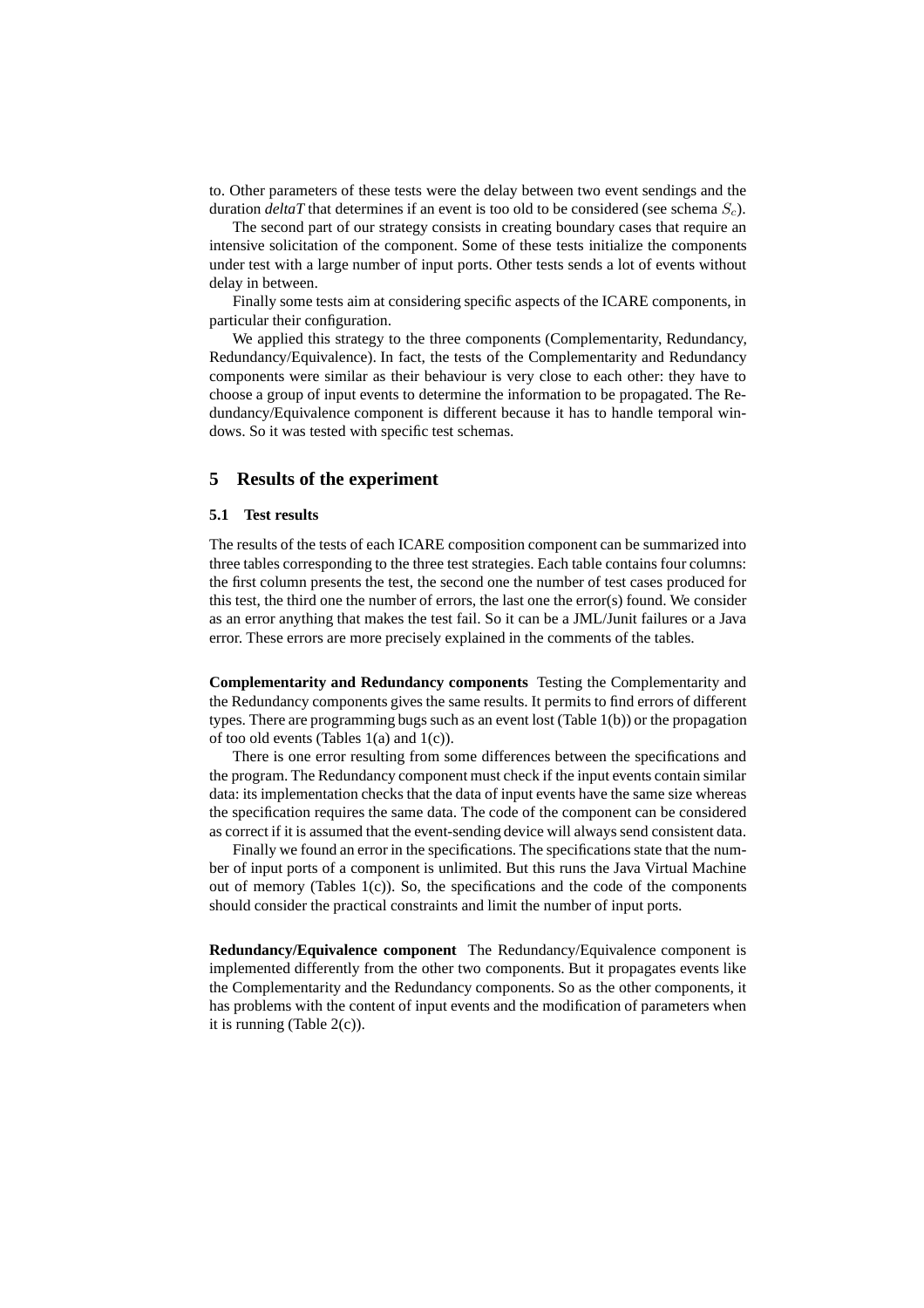| <b>Tests</b>                                                              |     |    | nb TC nb E Error Description             |  |  |
|---------------------------------------------------------------------------|-----|----|------------------------------------------|--|--|
| (a) Normal situations                                                     |     |    |                                          |  |  |
| sending 6 events to the component                                         | 864 |    | propagated events are too old            |  |  |
| sending 50 events in a multithreaded<br>environment                       | 784 | 10 | propagated events are too old            |  |  |
| (b) Boundary tests                                                        |     |    |                                          |  |  |
| creating a large number of input ports                                    | 8   | 1  | Java error<br>(no more memory available) |  |  |
| sending 6 events to the component<br>without delay                        | 864 | 10 | propagated events are too old            |  |  |
| sending 32 events in a multithreaded<br>environment at a high rate        | 1   | 1  | one event lost                           |  |  |
| (c) Specific situations                                                   |     |    |                                          |  |  |
| changing the configuration of the com-<br>ponent while it receives events | 196 | 10 | propagated events are too old            |  |  |
| initializing the component with various<br>values                         | 12  | 1  | propagated events are too old            |  |  |

**Table 1.** Tests for Complementarity and the Redundancy components

*nb TC : number of Test Cases for each component*

*nb E : number of error (incorrect behaviour observed during test execution*

Its main difference is the use of threads in order to handle data concurrently. This is the source of several errors found in the component implementation (Tables 2(a) and  $2(c)$ .

The processing of the component requires concurrent access to the data structure. This brings execution errors (Java errors in Table  $2(a)$ ) and an abnormal behavior of the component in lazy strategy. In some cases, calculations are made using accurate information on the state of the data structure, but the result of the calculations is wrong because the state has changed since the event arrival. In other cases, calculations are made using outdated information causing a lack of internal consistency and thus an incorrect behavior.

The eager and lazy strategies are based on the concept of temporal window. Even if boundary tests with only one temporal window ( Table 2(c)) do not bring error, many test failures come from temporal windows (Tables 2(a)). In some cases, an event is not processed at the end of its temporal window. In other cases, delayed events i.e. events arriving into the component some time after their creation are not processed as events arriving at their creation time: these events do not belong to the right temporal window. Moreover the component do not remove events which has a delay longer than the duration of the temporal window.

The Redundancy/Equivalence component being complex, its specification also contains errors. They were found when the component has a correct behavior that the specifications consider incorrect. These cases are reported as "incorrect specification" in the table below.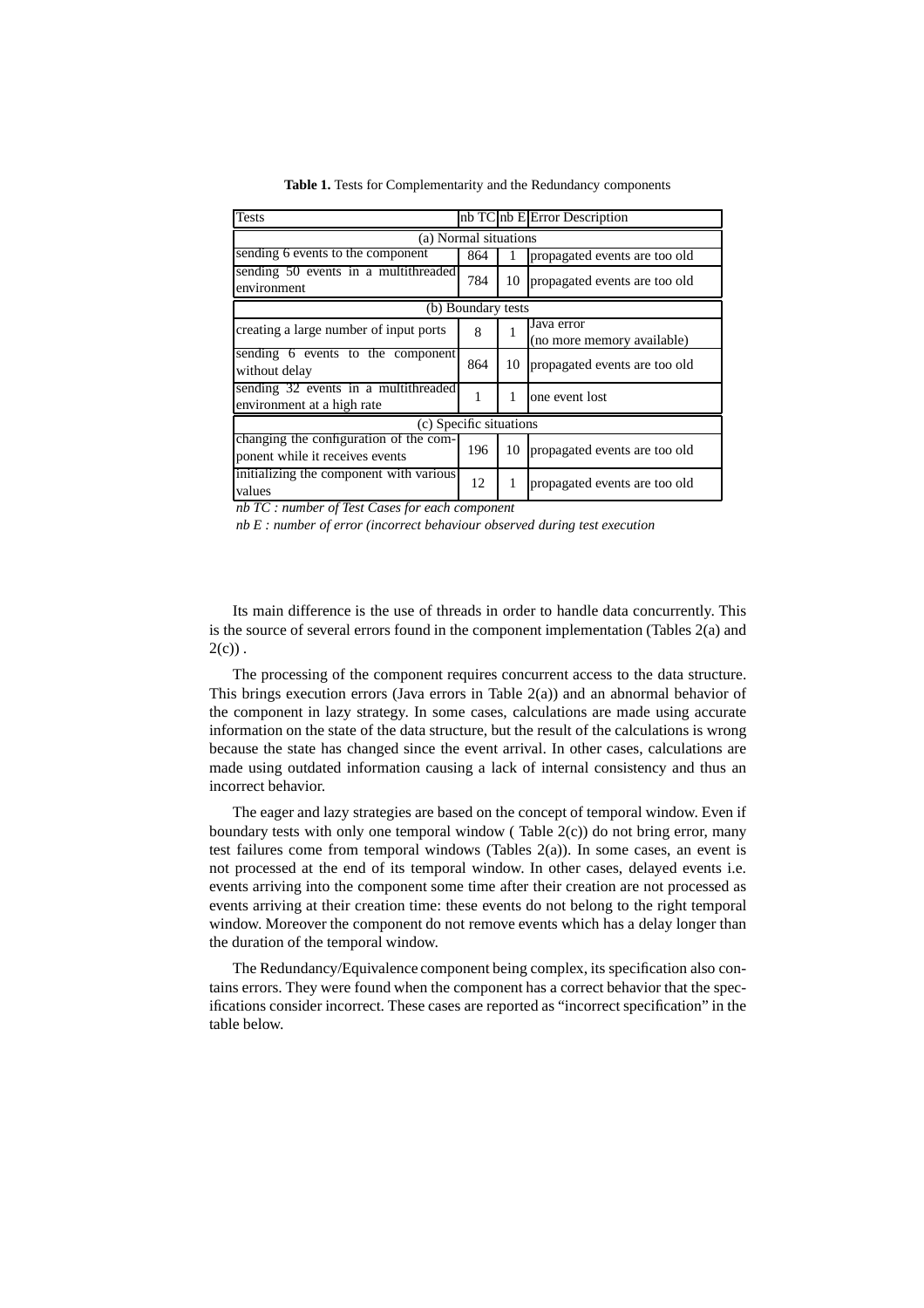| Tests                                                                     |     |          | nb TC nb E Error Description                                     |  |  |
|---------------------------------------------------------------------------|-----|----------|------------------------------------------------------------------|--|--|
| (a) Normal situations                                                     |     |          |                                                                  |  |  |
| sending 4 events in the eager strategy                                    | 192 | 30       | 10 wrong behaviors<br>5 to 36 incorrect specification            |  |  |
| sending 4 events in the lazy strategy                                     | 192 | 20       | 13 wrong behaviors<br>5 incorrect specification<br>2 Java errors |  |  |
| (b) Boundary tests                                                        |     |          |                                                                  |  |  |
| sending 5 events during one temporal<br>window in the eager strategy      | 64  | $\Omega$ |                                                                  |  |  |
| sending 5 events during one temporal<br>window in the lazy strategy       | 64  | $\Omega$ |                                                                  |  |  |
| (c) Specific situations                                                   |     |          |                                                                  |  |  |
| changing the configuration of the com-<br>ponent while it receives events | 196 | 71       | 66 wrong behaviors<br>5 incorrect specification                  |  |  |

**Table 2.** Tests for Redundancy/Equivalence component

#### **5.2 Advantages of the approach**

The test infrastructure chosen is easy to manipulate. In approximately one week, the tester has produced his first tests without all the JML properties. The main difficulty was to write correct JML properties that can be executed. The language offers a large set of constructions. But some construction combination are not executable.

As expected, we fully benefit from the generation of test cases by Tobias. With test schemas, Tobias allows the tester to easily combine in many different ways several modalities. These schemas produced expected test cases, but also unthought test cases that reveals errors. So the combination approach of Tobias is appropriate for multimodality.

One of the most difficult points in testing components is the non-deterministic test execution. So adding JML assertions is a good way to obtain an automatic oracle. But assertions sometimes need access to variables or data that are not directly visible in the program. They require to introduce new piece of code to make the program automatically testable.

#### **5.3 Limits of the approach**

In theory, each test case should produce a reproducible behavior. However the way components are conceived makes it difficult. In particular, the component behavior is mainly based on the timing of events. But this timing can vary from an execution to another one. So the results of a given test case can change over time. That is why the numbers of failures given in the result tables must be considered as the result approximations of several executions.

The time variations can also cause problems to give a correct test result for the Redundancy/Equivalence component. Because of the use of threads in its structure, some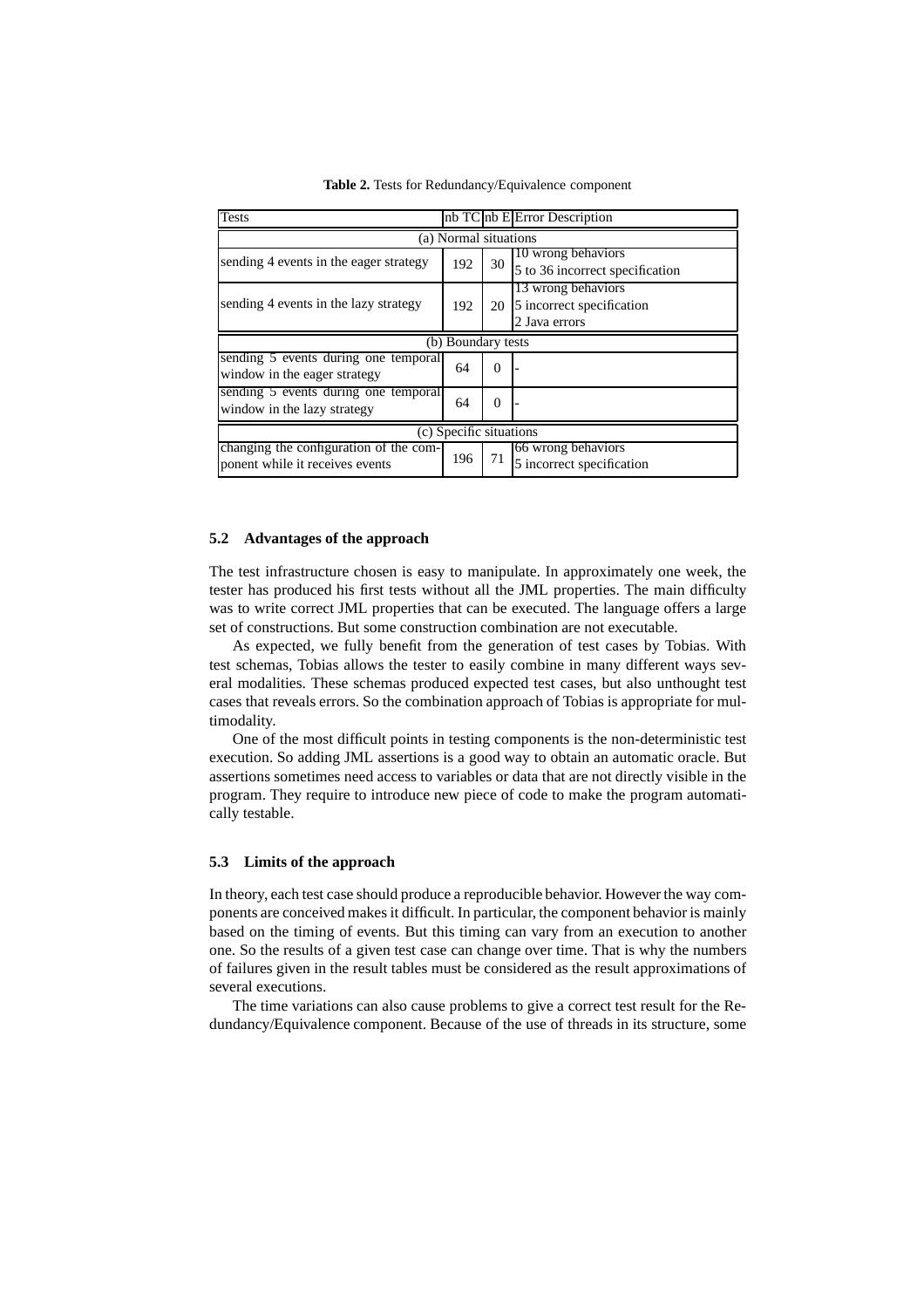properties are not verified at execution time even if the component behaves correctly. The shift between the results and the actual behavior occurs in three cases:

- **–** when the temporal window is too small compared to the processing time of an event;
- when the size of the temporal window is comparable to the time between two event arrival;
- when an event delay is greater or equal than the size of the temporal window.

In these cases, the component is likely to be processing an event while the temporal window is closing, making the JML specifications checking the existence of a removed event. To avoid these problematic situations, we chose a "long" temporal window.

Finally failures can come from the specifications. In particular, several failures of the Complementarity and the Redundancy components are related to too old events. The JML processing time can make events become too long. So it is not possible to determine if the failures come from JML or from a too long processing in the components.

### **6 Conclusion**

Testing the ICARE composition components has revealed several errors. As expected it permitted to find errors in the fusion mechanism. But it also reveals some cases of modalities fusion that have not been anticipated. So ICARE has really been improved by the experiment which can be considered as a real progress.

The testing tools used has shown the interests of an automatic oracle and of the combinatory test generation for multimodality. Instrumenting the component code by adding JML properties is a light solution to produce an automatic oracle. But it also consumes resources and creates errors by slowing down the program. One way to avoid these problems is to lighten the instrumentation when a problem is detected. For instance, the properties that are necessary for a given test could be commented out. Then the test is played again to see if the problem comes from instrumentation. On the other hand, instrumentation can make some tests succeed by slowing down the execution. In these cases, it is difficult to know that the program is incorrect as it has bad results when it will not be possible to detect them.

In this experiment, we succeed in avoiding the traditional graphical user interface testing pitfalls [11] of automatic test case generation and test oracles. But this is partly due to the fact that we test only components and not a complete interface. So an interesting perspective is to use the same testing infrastructure to validate a whole multimodal application. Good candidates for validation are those that are built with ICARE. First it would be another way of testing the ICARE composition components. Secondly we could use JML to check some ergonomic properties. For instance, we could verify that at the end of the operation that marks a target point on the ground, the mark is really displayed. Of course we could not check that the user sees it, but we could guarantee that the application has a correct behaviour and displays the right information. It is clear that testing real applications would be much more difficult than testing components, in particular because of the multi-threading. This could require to change some parts of the testing infrastructure, particularly JUnit that executes tests.